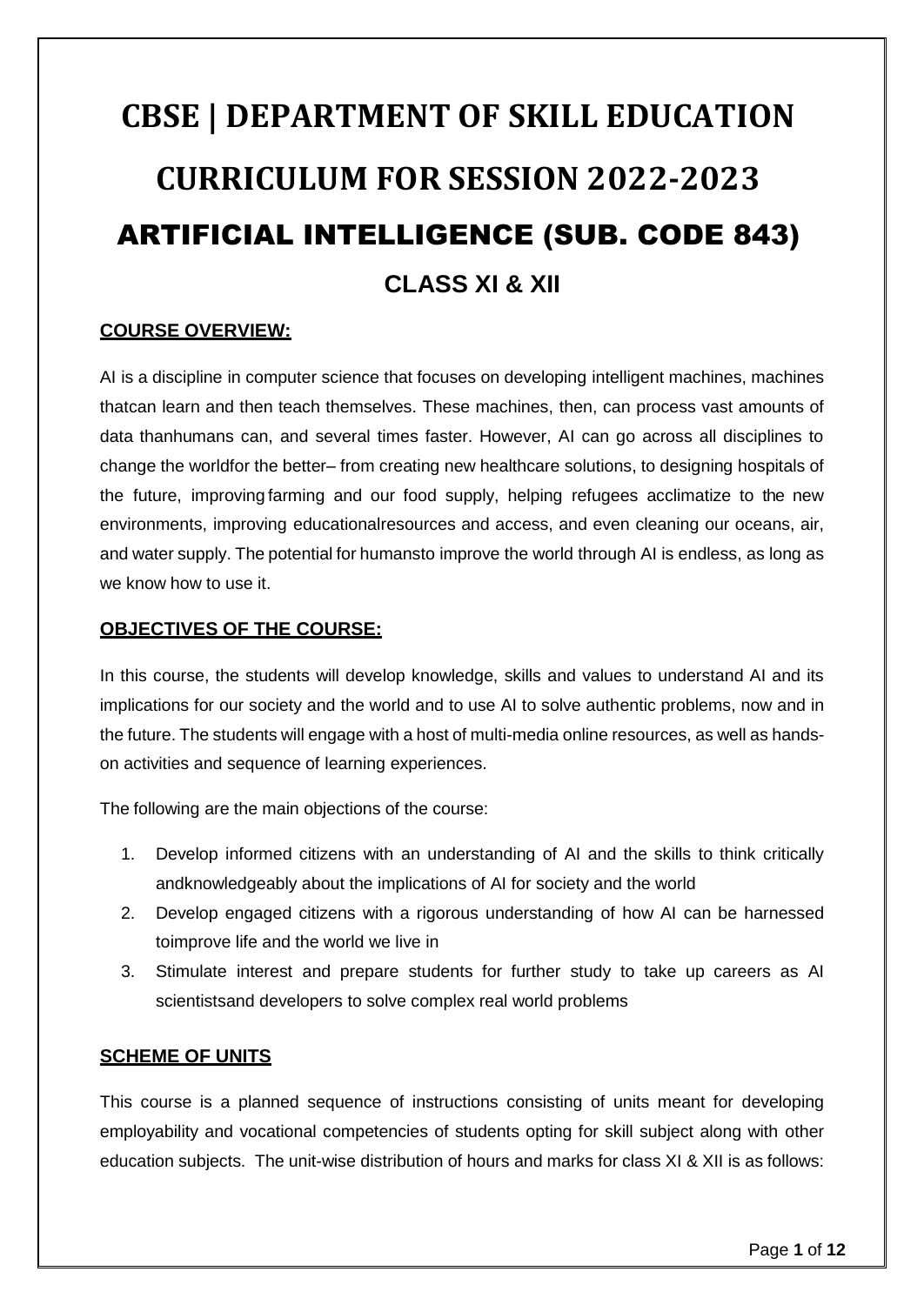## **CBSE | DEPARTMENT OF SKILL EDUCATION**

## ARTIFICIAL INTELLIGENCE (SUBJECT CODE - 843)

**Class XI (Session 2022-23)**

**Total Marks: 100 (Theory - 50 + Practical - 50)**

|                   | <b>UNITS</b>                                                   | <b>HOURS</b><br>(Theory +<br><b>Practical)</b> | <b>MAX. MARKS</b><br>(Theory +<br><b>Practical)</b> |
|-------------------|----------------------------------------------------------------|------------------------------------------------|-----------------------------------------------------|
|                   | <b>Employability Skills</b>                                    |                                                |                                                     |
| ⋖                 | Unit 1: Communication Skills-III                               | 10                                             | $\overline{2}$                                      |
| Part              | Unit 2: Self-Management Skills-III                             | 10                                             | $\overline{2}$                                      |
|                   | Unit 3 : ICT Skills-III                                        | 10                                             | $\overline{2}$                                      |
|                   | Unit 4 : Entrepreneurial Skills-III                            | 15                                             | $\overline{2}$                                      |
|                   | Unit 5 : Green Skills-III                                      | 05                                             | $\overline{2}$                                      |
|                   | <b>Total</b>                                                   | 50                                             | 10                                                  |
|                   | <b>Subject Specific Skills</b>                                 |                                                |                                                     |
|                   | To be assessed in Theory Exams                                 |                                                |                                                     |
|                   | Unit 1: Introduction To Al                                     | 30                                             | 08                                                  |
|                   | Unit 2: AI Applications & Methodologies                        | 30                                             | 10                                                  |
|                   | Unit 4: Al Values (Ethical Decision Making)                    | 05                                             | 04                                                  |
| <u>ന</u>          | Unit 5: Introduction To Storytelling                           | 20                                             | 08                                                  |
| Part              | Unit 9: Classification & Clustering                            | 20                                             | 10                                                  |
|                   | To be assessed through Practical only                          |                                                |                                                     |
|                   | Unit 3: Maths For Al*                                          | 10                                             |                                                     |
|                   | Unit 6: Critical & Creative Thinking*                          | 05                                             |                                                     |
|                   | Unit 7: Data Analysis (Computational Thinking)*                | 30                                             |                                                     |
|                   | Unit 8: Regression*                                            | 30 <sub>o</sub>                                |                                                     |
|                   | Unit 10: Al Values (Bias Awareness)*                           | 30 <sub>o</sub>                                |                                                     |
|                   | <b>Total</b>                                                   | 210                                            | 40                                                  |
|                   | <b>Practical Work</b>                                          |                                                |                                                     |
|                   | <b>Practical Examination</b>                                   |                                                | 40                                                  |
| $\mathbf{p}$      | Viva-Voce                                                      |                                                |                                                     |
|                   | <b>Total</b>                                                   |                                                | 40                                                  |
| $\mathbf{\Omega}$ | Project Work/ Field Visit/ Project/ Ideation +<br>presentation |                                                | 10                                                  |
| Part              | Viva-Voce                                                      |                                                |                                                     |
|                   | <b>Total</b>                                                   |                                                | 10                                                  |
|                   | <b>GRAND TOTAL</b>                                             | 260                                            | 100                                                 |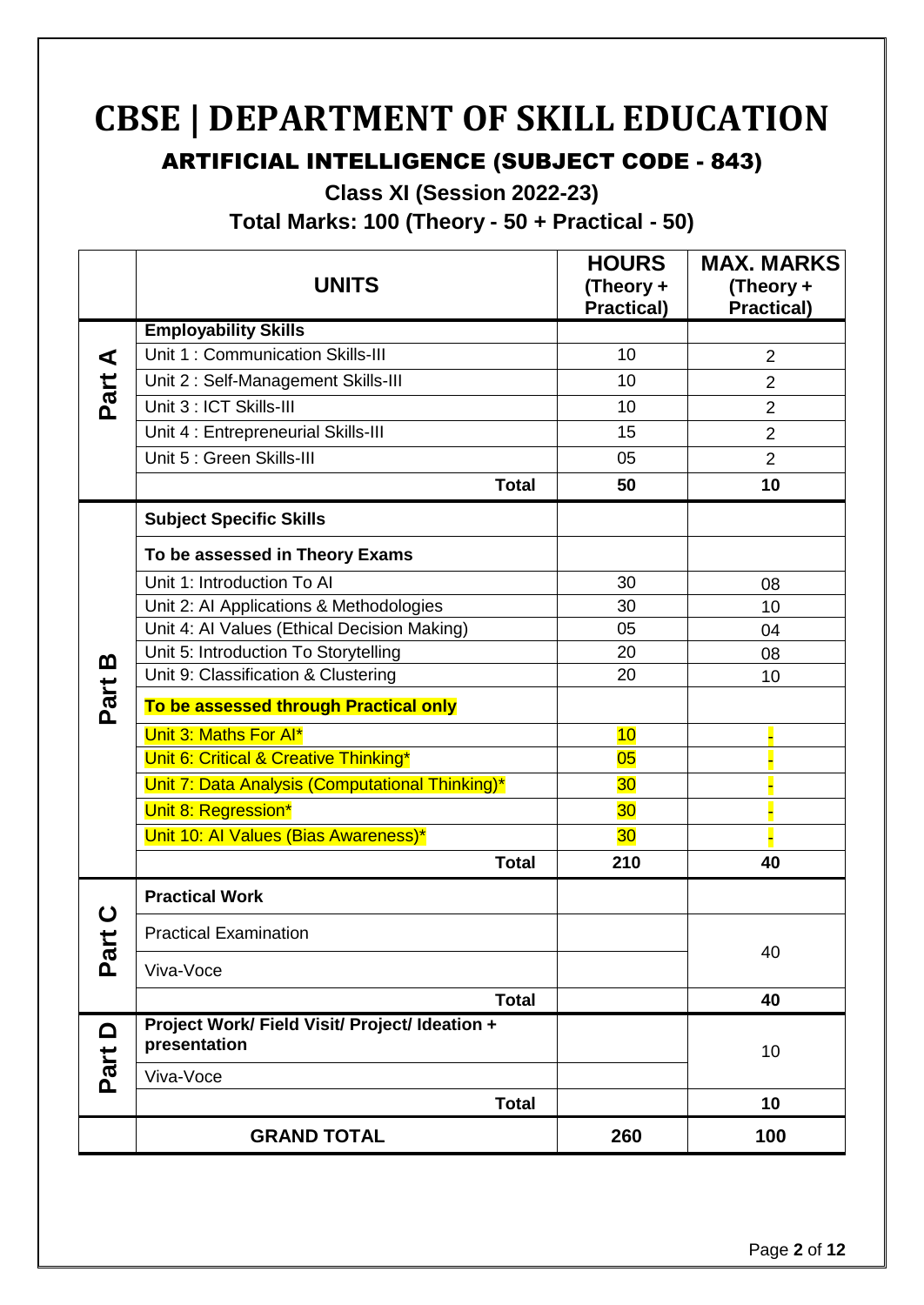#### **DETAILED CURRICULUM/ TOPICS FOR CLASS XI**

#### **PART-A: EMPLOYABILITY SKILLS**

| <b>S. No.</b> | <b>Units</b>                                                | <b>Duration in Hours</b> |
|---------------|-------------------------------------------------------------|--------------------------|
| 1.            | Unit 1: Communication Skills-III                            | 10                       |
| 2.            | Unit 2: Self-management Skills-III                          | 10                       |
| 3.            | Unit 3: Information and Communication Technology Skills-III | 10                       |
| 4.            | Unit 4: Entrepreneurial Skills-III                          | 15                       |
| 5.            | Unit 5: Green Skills-III                                    | 05                       |
|               | TOTAL                                                       | 50                       |

**NOTE: Detailed Curriculum/ Topics to be covered under Part A: Employability Skills can be downloaded from CBSE website**.

#### **Part-B – SUBJECT SPECIFIC SKILLS**

|                      | • Unit1: Introduction to Al                   |
|----------------------|-----------------------------------------------|
| Level I: Al Informed | • Unit 2: Al Applications & Methodologies     |
| (Al Foundations)     | Unit 3: Math for AI*                          |
|                      | • Unit 4: Al Values (Ethical Decision Making) |
|                      | • Unit 5: Introduction to Storytelling        |

| <b>Level 2: Al Inquired</b><br>(Al Apply) |  | Unit 6: Critical & Creative Thinking*                  |
|-------------------------------------------|--|--------------------------------------------------------|
|                                           |  | <b>Unit 7:</b> Data Analysis (Computational Thinking)* |
|                                           |  | Unit 8: Regression*                                    |
|                                           |  | Unit 9: Classification & Clustering                    |
|                                           |  | Unit 10: Al Values (Bias Awareness)*                   |

**NOTE: \* UNITS 3, 6, 7, 8 & 10 should be assessed in Practical Examination only and should not be assessed in Theory Examination.**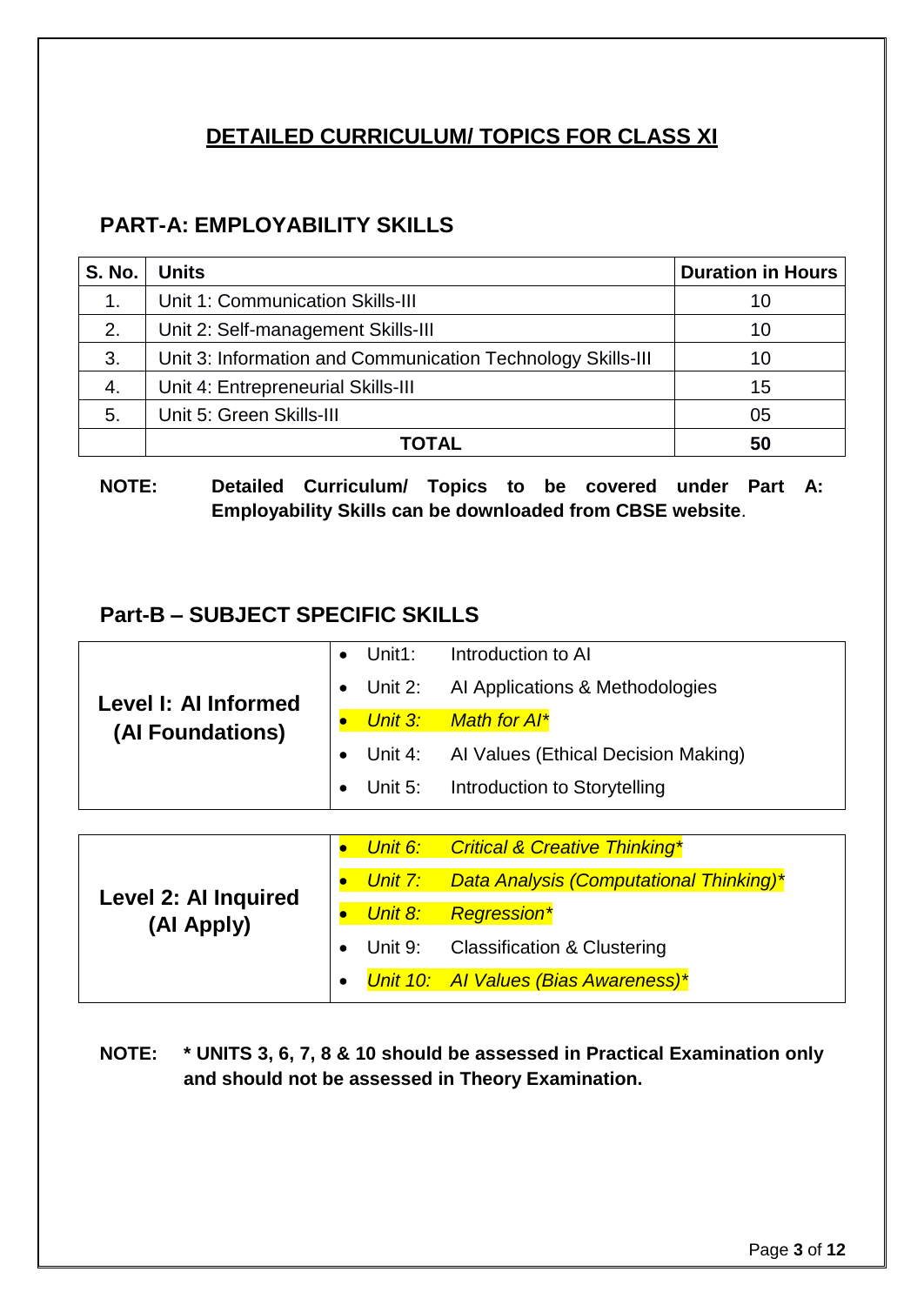## **DETAILED CURRICULUM/ TOPICS**

## **LEVEL I: AI INFORMED (AI Foundations) -**

| <b>UNIT</b>                                                                                       | <b>TOPICS</b>                                                                                                                                                                                                                                                                                                                                                                                                                                                                                                                                                                                                                                                                                                                                                                                                                                                           | <b>LEARNING OUTCOMES</b>                                                                                                                                                                                                                                               |
|---------------------------------------------------------------------------------------------------|-------------------------------------------------------------------------------------------------------------------------------------------------------------------------------------------------------------------------------------------------------------------------------------------------------------------------------------------------------------------------------------------------------------------------------------------------------------------------------------------------------------------------------------------------------------------------------------------------------------------------------------------------------------------------------------------------------------------------------------------------------------------------------------------------------------------------------------------------------------------------|------------------------------------------------------------------------------------------------------------------------------------------------------------------------------------------------------------------------------------------------------------------------|
| Unit 1:<br><b>Introduction</b><br>(knowledge)                                                     | <b>Introduction-AI for everyone</b><br>What is AI?<br>$\bullet$<br>Kids can Al<br>$\circ$<br>History of Al<br>$\bullet$<br>What is Machine Learning<br>$\bullet$<br>Difference between conventional<br>$\circ$<br>programming and machine<br>learning<br>How is Machine learning<br>$\circ$<br>related toAl?<br>What is data?<br>Structured<br>$\circ$<br>Unstructured<br>$\circ$<br>Examples of unstructured data-<br>$\circ$<br>text, images<br><b>Terminology and Related Concepts</b><br>٠<br>Intro to Al<br>Machine learning<br>$\circ$<br>Supervised learning (examples)<br>$\circ$<br>Unsupervised learning (examples)<br>$\circ$<br>Deep learning<br>$\circ$<br>Reinforcement learning<br>$\circ$<br><b>Machine Learning Techniques</b><br>$\circ$<br>andTraining<br><b>Neural Networks</b><br>$\Omega$<br>What machine learning can and cannot do<br>$\bullet$ | <b>Knowledge</b> – Define AI and<br>ML<br><b>Comprehension</b> – What are<br>the AI products/ applications<br>in society and how are they<br>different from non-Al<br>products/ applications?<br><b>Evaluation</b> – What kind of<br>jobs may appear in the<br>future? |
| Unit 2: Al<br><b>Applications</b><br>and<br><b>Methodologies</b><br>(Introduction)<br>(Knowledge) | More examples of what machine<br>$\bullet$<br>learningcan and cannot do<br>Jobs in Al<br>$\bullet$<br><b>Present day AI and Applications</b><br>Key Fields of Application in Al<br>$\bullet$<br>Chatbots (Natural<br>$\circ$<br>LanguageProcessing,<br>speech)<br>Alexa, Siri and others<br>$\circ$<br>Computer vision<br>$\circ$<br><b>Weather Predictions</b><br>$\circ$<br>Price forecast for commodities<br>$\circ$<br>Self-driving cars<br>$\circ$<br>Characteristics and types of AI<br>Data driven<br>$\circ$<br>Autonomous systems<br>$\circ$<br>Recommender systems<br>$\circ$                                                                                                                                                                                                                                                                                 | Knowledge - Where can Al<br>be applied (like in the field of<br>Computer vision, Speech,<br>Text, etc.), What is deep<br>learning?<br><b>Comprehension - How AI</b><br>will impact our society<br>Analysis - How should we<br>get ready for the AI age<br>(future)     |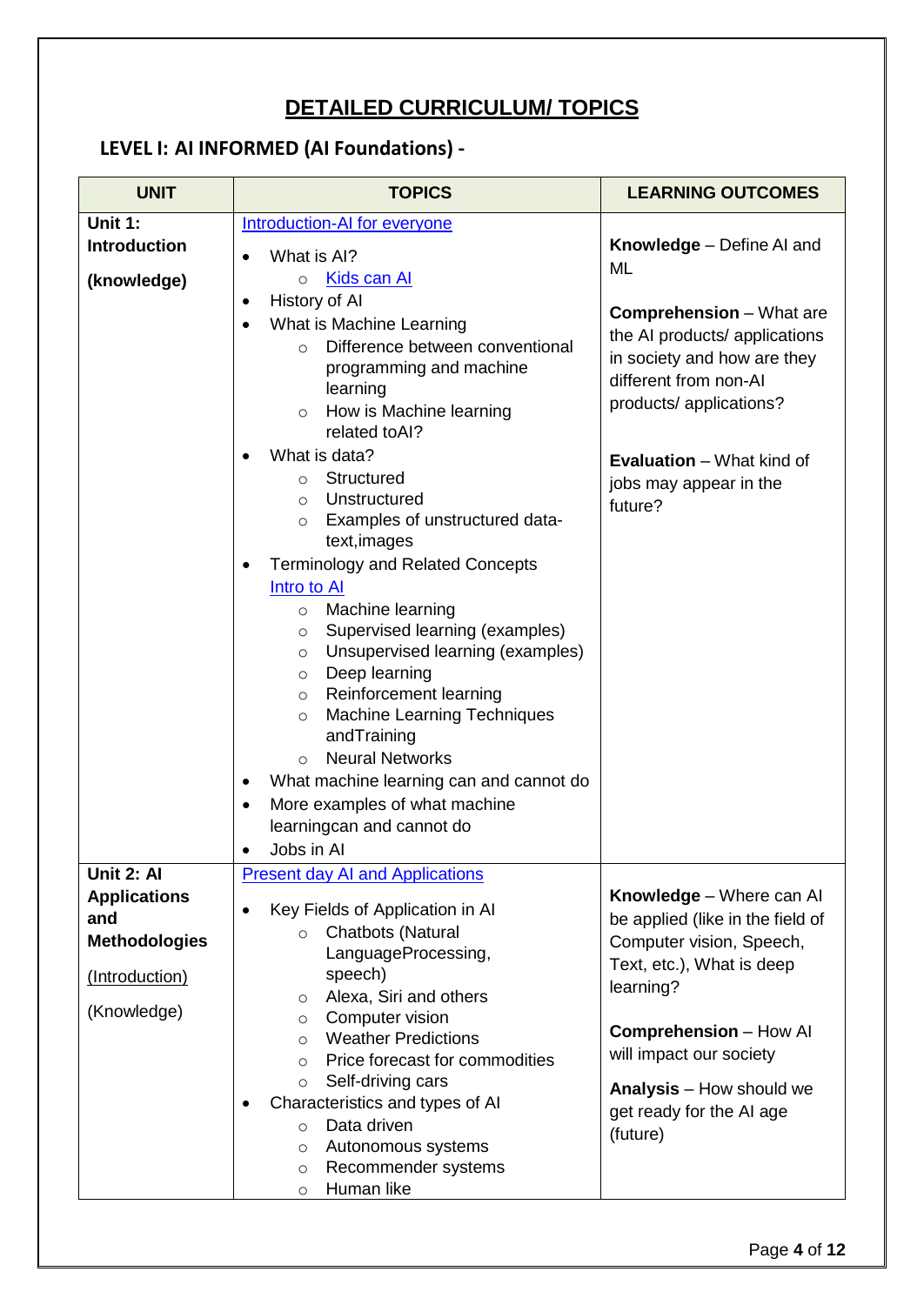| <b>UNIT</b>                                                                | <b>TOPICS</b>                                                                                                                                                                                                                                                                                                                                                                                                                                                                                                                                                                                                                                                                                                                                                                                                                                   | <b>LEARNING OUTCOMES</b>                                                                                                                                                                                         |
|----------------------------------------------------------------------------|-------------------------------------------------------------------------------------------------------------------------------------------------------------------------------------------------------------------------------------------------------------------------------------------------------------------------------------------------------------------------------------------------------------------------------------------------------------------------------------------------------------------------------------------------------------------------------------------------------------------------------------------------------------------------------------------------------------------------------------------------------------------------------------------------------------------------------------------------|------------------------------------------------------------------------------------------------------------------------------------------------------------------------------------------------------------------|
|                                                                            | Cognitive Computing (Perception, Learning,<br>$\bullet$<br>Reasoning) Cognitive computing<br>Recommended deep-dive in NLP, CV, etc.*<br>$\bullet$<br>Al and Society coursera-ai-for-everyone<br>٠<br>The Future with AI, and AI in Action<br>$\bullet$<br>(Introduction)<br>Non-technical explanation of deep learning<br>$\bullet$<br>coursera-ai-for-everyone                                                                                                                                                                                                                                                                                                                                                                                                                                                                                 |                                                                                                                                                                                                                  |
| Unit 3:<br><b>Maths for Al</b><br>(Recap)<br>(Knowledge)                   | Introduction to matrices (Recap)<br>$\bullet$<br>Introduction to set theory (Recap)<br>$\bullet$<br>Introduction to data table joins<br>$\circ$<br>Simple statistical concepts<br>٠<br>Visual representation of data, bar graph,<br>histogram, frequency bins, scatter plots, etc.<br>With co-ordinates and graphs introduction to<br>$\bullet$<br>dimensionality of data<br>Simple linear equation<br>$\bullet$<br>Least square method of regression<br>$\circ$                                                                                                                                                                                                                                                                                                                                                                                | <b>Comprehension</b> - Linear<br>Algebra, Statistics, Basics of<br>Graphs and Set theory<br><b>Application</b> – Application of<br>Math in Al<br><b>Synthesis</b> – Representing<br>data in term of mathematical |
| Unit 4: Al<br><b>Values</b><br>(Ethical<br>decision<br>making)<br>(Values) | AI: Issues, Concerns and Ethical Considerations<br><b>Issues and Concerns around AI</b><br>$\bullet$<br>AI and Ethical Concerns<br>$\bullet$<br>AI and Bias<br>AI: Ethics, Bias, and Trust<br><b>Employment and AI</b>                                                                                                                                                                                                                                                                                                                                                                                                                                                                                                                                                                                                                          | formula<br>Knowledge - Ethics, Bias,<br>Impacts of bias on society<br><b>Application</b> – Spot issue in<br>data, Make arguments, Apply<br>rules                                                                 |
| Unit 5:<br><b>Introduction</b><br>to story<br>telling<br>(Skills)          | Storytelling: communication across the ages<br>$\bullet$<br>Learn why storytelling is so powerful and<br>$\circ$<br>cross-cultural, and what this means for<br>data storytelling<br>The Need for Storytelling<br>Story telling with data<br>By the numbers: How to tell a great story<br>with your data.<br><b>Conflict and Resolution</b><br>Everyone wants to resolve conflict, and a<br>good data storyteller is there to help!<br>Storytelling for audience<br>Your data storytelling depends on the<br>$\circ$<br>background knowledge of your audience.<br>Insights from storytelling<br>Make the audience care about the data<br>O<br>Keep the audience engaged<br>O<br>Create from the end; present from the<br>$\circ$<br>beginning<br>Start with an anecdote, end with the data<br>$\circ$<br>Build suspense, not surprise<br>$\circ$ | <b>Skill</b> - Imagination, mapping<br>into<br>the<br>plot<br>key<br>events<br>increasing memory retention.<br><b>Application-</b><br>Helping<br>in<br>creating blogs, videos, and<br>other content.             |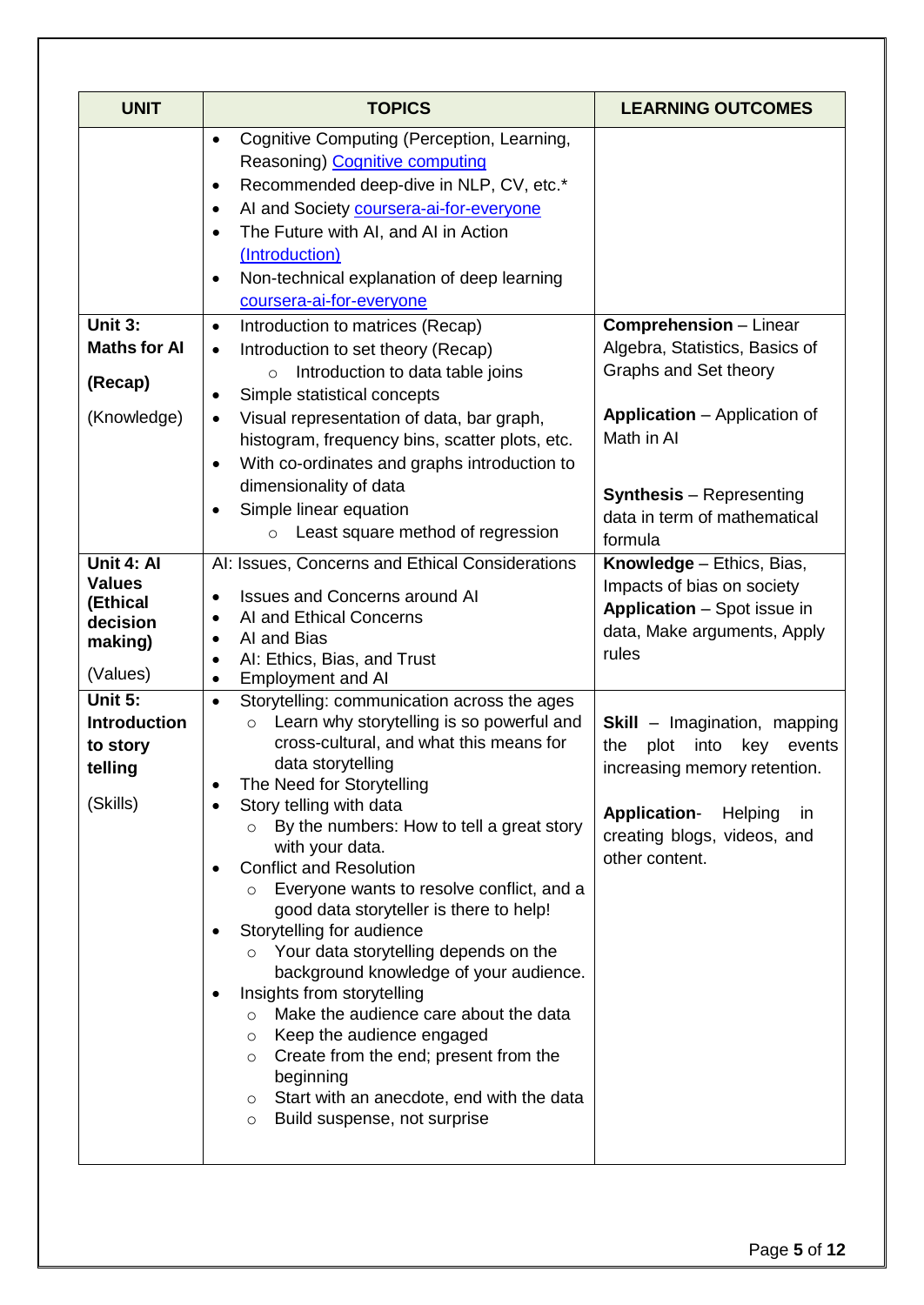### **LEVEL 2: AI INQUIRED (AI Apply)**

| <b>UNIT</b>                                                                | <b>TOPICS</b>                                                                                                                                                                                                                                                                                                                                                                                                                                                                                                                                                                                                                                                                                  | <b>LEARNING OUTCOMES</b>                                                                                                                                                                                                                                                                                        |
|----------------------------------------------------------------------------|------------------------------------------------------------------------------------------------------------------------------------------------------------------------------------------------------------------------------------------------------------------------------------------------------------------------------------------------------------------------------------------------------------------------------------------------------------------------------------------------------------------------------------------------------------------------------------------------------------------------------------------------------------------------------------------------|-----------------------------------------------------------------------------------------------------------------------------------------------------------------------------------------------------------------------------------------------------------------------------------------------------------------|
| <b>Unit 6: Critical</b><br>and Creative<br>thinking<br>(Skills)            | Design thinking framework<br>$\bullet$<br>$\circ$ Right questioning (5W and 1H)<br>o Identifying the problem to solve<br>o Ideate                                                                                                                                                                                                                                                                                                                                                                                                                                                                                                                                                              | <b>Skill</b> – Understanding the problem<br>and being able to express the<br>same<br><b>Creativity</b> $-$ To be able to<br>develop/innovate from design a<br>solution                                                                                                                                          |
| Unit 7: Data<br><b>Analysis</b><br>(Computational<br>thinking)<br>(Skills) | Types of structured data<br>o Date and time<br>$\circ$ String<br>○ Categorical<br>Representation of data<br>٠<br>Exploring Data Exploring data (Pattern<br>recognition)<br>o Cases, variables and levels<br>of measurement<br>o Data matrix and frequency table<br>o Graphs and shapes of distributions<br>o Mode, median and mean<br>o Range, interquartile range and box<br>plot*<br>o Variance and standard deviation*<br>$\circ$ Z-scores*<br>$\circ$ Example<br>o Practice exercise                                                                                                                                                                                                       | <b>Knowledge</b> – Types of structured<br>data,<br>statistical<br>principals<br>frequency tables, mean, median,<br>mode, range, etc.<br>Application - Representing data<br>in terms of graphs, statistical<br>models<br><b>Synthesis</b> $-$ To be able to<br>represent a simple problem in<br>terms of numbers |
| Unit 8:<br><b>Regression</b><br>(Knowledge)                                | Correlation and Regression<br>٠<br>Crosstabs and scatterplots<br>$\circ$<br>Pearson's r<br>$\circ$<br>Regression - Finding the line<br>$\circ$<br>Regression - Describing the line<br>$\circ$<br>Regression - How good is the line?<br>$\circ$<br>Correlation is not causation<br>$\circ$<br>Example contingency table<br>$\circ$<br>Example<br>Pearson's<br>r<br>and<br>$\circ$<br>regression Readings<br>Correlation<br>$\circ$<br>Regression<br>$\circ$<br>Caveats and examples<br>$\circ$<br>Practice exercise Correlation and<br>$\circ$<br>Regression<br>Explain the importance of data<br>$\circ$<br>from above examples<br>How prediction changes<br>with<br>$\circ$<br>changing data? | <b>Knowledge</b> – Correlations,<br>Regression, and other related<br>terms<br><b>Applications</b> – Being able to<br>relate data with regression and<br>correlation. Everyday applications<br>of these mathematical concepts.                                                                                   |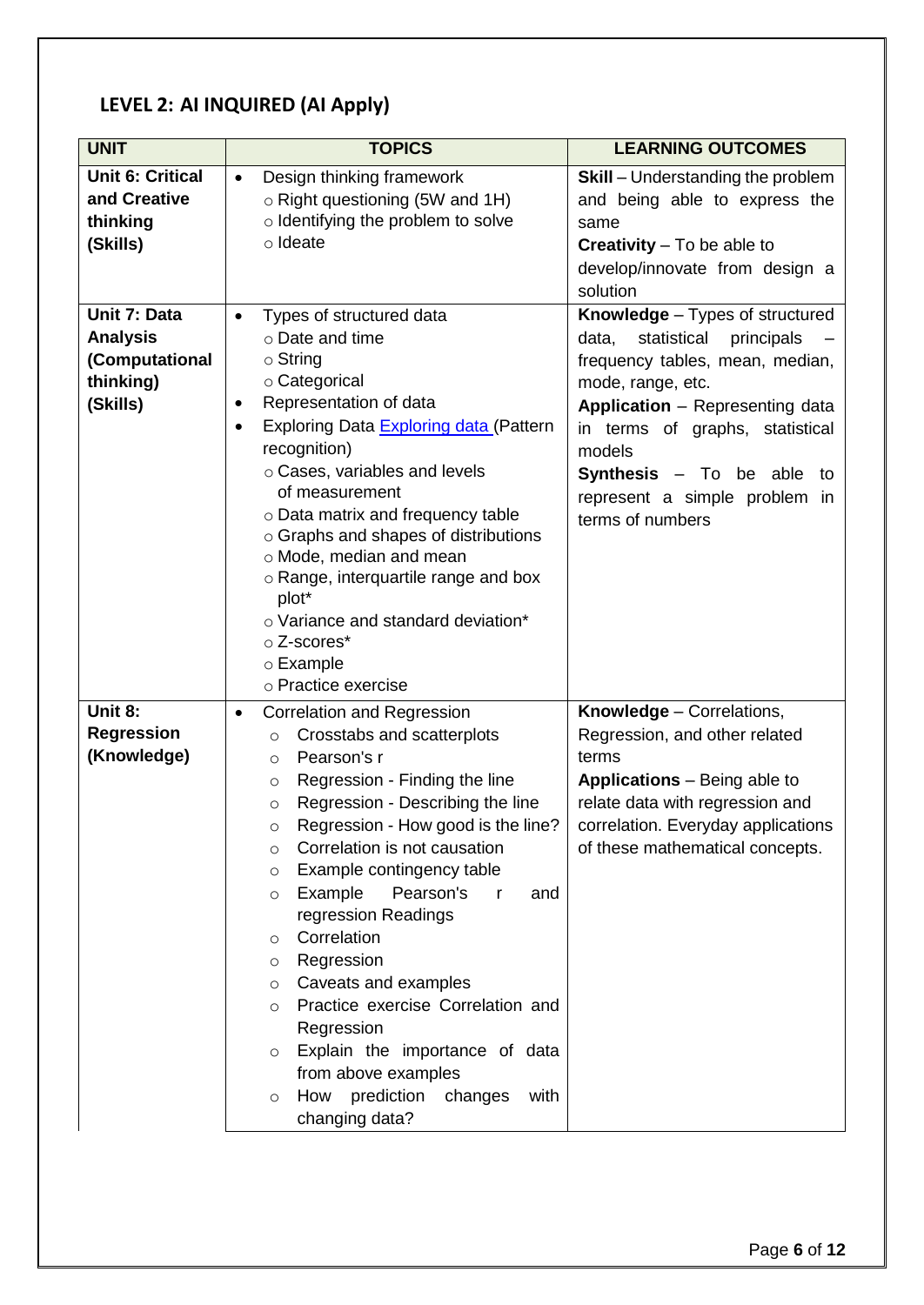| <b>UNIT</b>                                                               | <b>TOPICS</b>                                                                                                                                                                                                                                                                                                                                                                                                                                                                                                                                                                                                                                                                                                                                                            | <b>LEARNING OUTCOMES</b>                                                                                                                                                                                                                                                                                                                                                                                       |
|---------------------------------------------------------------------------|--------------------------------------------------------------------------------------------------------------------------------------------------------------------------------------------------------------------------------------------------------------------------------------------------------------------------------------------------------------------------------------------------------------------------------------------------------------------------------------------------------------------------------------------------------------------------------------------------------------------------------------------------------------------------------------------------------------------------------------------------------------------------|----------------------------------------------------------------------------------------------------------------------------------------------------------------------------------------------------------------------------------------------------------------------------------------------------------------------------------------------------------------------------------------------------------------|
| Unit 9:<br><b>Classification&amp;</b><br><b>Clustering</b><br>(Knowledge) | What is a classification problem?<br>$\bullet$<br>Examples<br>$\bullet$<br>- Simple binary classification<br>Introduction to binary classification with<br>$\bullet$<br>logistic regression<br>True positives, true negatives, false<br>$\bullet$<br>positives and false negatives<br>Where we should care more with<br>$\bigcap$<br>examples<br>Example-false negative of a<br>$\circ$<br>disease detection can have<br>different implication than false<br>positive, one will be more physical<br>harm and other will be mental<br><b>Practice exercise on simple Binary</b><br>٠<br><b>Classification model</b><br>What is a clustering problem?<br>$\bullet$<br>Why is it unsupervised?<br>$\bullet$<br>Examples<br>٠<br><b>Practice</b><br>simple<br>exercise<br>on | <b>Knowledge</b> – What is<br>classification and its types, what<br>kind of problems may be placed<br>under the category of a<br>classification problem<br><b>Applications</b> – Where to apply<br>classification principals<br><b>Analysis</b> – Impact of the<br>application of incorrect algorithms<br>on society<br>Knowledge - Clustering problems<br>and its application, why is it called<br>clustering |
|                                                                           | <b>Clustering model</b>                                                                                                                                                                                                                                                                                                                                                                                                                                                                                                                                                                                                                                                                                                                                                  | <b>Application</b> – Application of<br>clustering problem using standard<br>models                                                                                                                                                                                                                                                                                                                             |
| <b>Unit 10: Al</b><br><b>Values (Bias</b><br>awareness)<br>(Values)       | AI working for good<br>$\bullet$<br>Principles for ethical Al<br>٠<br>Types of bias (personal /cultural<br>٠<br>/societal)<br>How bias influences AI based<br>decisions<br>How data driven decisions can be<br>$\bullet$<br>debiased<br>Hands on exercise to Detect the<br><b>Bias</b> ( <i>Intro to AI</i> )                                                                                                                                                                                                                                                                                                                                                                                                                                                            | Knowledge - What is ethics,<br>Impact of ethics on society, the<br>impact of bias on AI functioning<br><b>Evaluation</b> – Biases in data, how<br>to de-bias or neutralize the biased<br>data<br><b>Application</b> – Finding bias in<br>acquired dataset                                                                                                                                                      |

#### **NOTE: \* UNITS 3, 6, 7, 8 & 10 should be assessed in Practical Examination only and should not be assessed in Theory Examination.**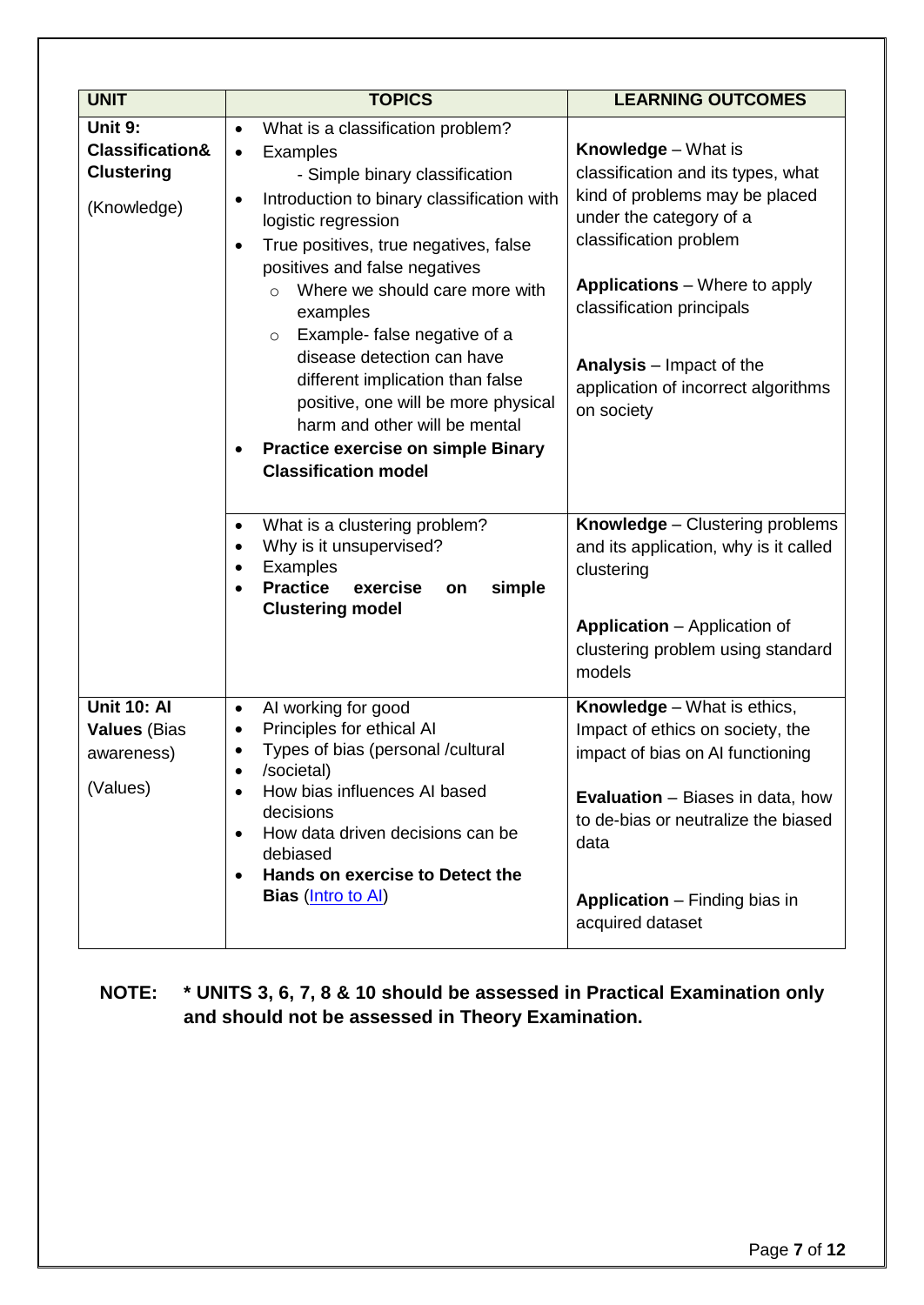## **CBSE | DEPARTMENT OF SKILL EDUCATION**

### ARTIFICIAL INTELLIGENCE (SUBJECT CODE - 843)

**Class XII (Session 2022-23)**

**Total Marks: 100 (Theory - 50 + Practical - 50)**

|                   | <b>UNITS</b>                                                                                                                   | <b>NO. OF HOURS</b><br>(Theory +Practical) | <b>MAX. MARKS</b><br>(Theory + Practical) |
|-------------------|--------------------------------------------------------------------------------------------------------------------------------|--------------------------------------------|-------------------------------------------|
|                   | <b>Employability Skills</b>                                                                                                    |                                            |                                           |
| ⋖                 | Unit 1: Communication Skills-IV*                                                                                               | 10                                         |                                           |
| <b>PART-</b>      | Unit 2: Self-Management Skills-IV                                                                                              | 10                                         | 3                                         |
|                   | Unit 3: ICT Skills-IV                                                                                                          | 10                                         | 3                                         |
|                   | Unit 4: Entrepreneurial Skills-IV                                                                                              | 15                                         | $\overline{4}$                            |
|                   | Unit 5: Green Skills-IV*                                                                                                       | 05                                         |                                           |
|                   | <b>Total</b>                                                                                                                   | 50                                         | 10                                        |
|                   | <b>Subject Specific Skills</b>                                                                                                 |                                            |                                           |
| m<br>$\mathbf{I}$ | Unit 1: Capstone Project                                                                                                       | 30                                         | 10                                        |
| PART              | Unit 2: Model Lifecycle                                                                                                        | 20                                         | 10                                        |
|                   | Unit 3: Storytelling Through Data                                                                                              | 30                                         | 20                                        |
|                   | <b>Total</b>                                                                                                                   | 80                                         | 40                                        |
|                   | <b>Student Capstone Project</b><br>(PRACTICAL)                                                                                 |                                            |                                           |
| ပ<br>PART-        | Student AI project Development &<br>Presentation<br>(Team<br>work):<br>Submission of Project Logbook and<br>Video presentation | 30                                         | 50                                        |
|                   | <b>Total</b>                                                                                                                   | 30                                         | 50                                        |
|                   | <b>GRAND TOTAL</b>                                                                                                             | 160 Hours                                  | 100                                       |

**Note: \* marked units are to be assessed through Internal Assessment/ Student Activities. They are not to be assessed in Theory Exams**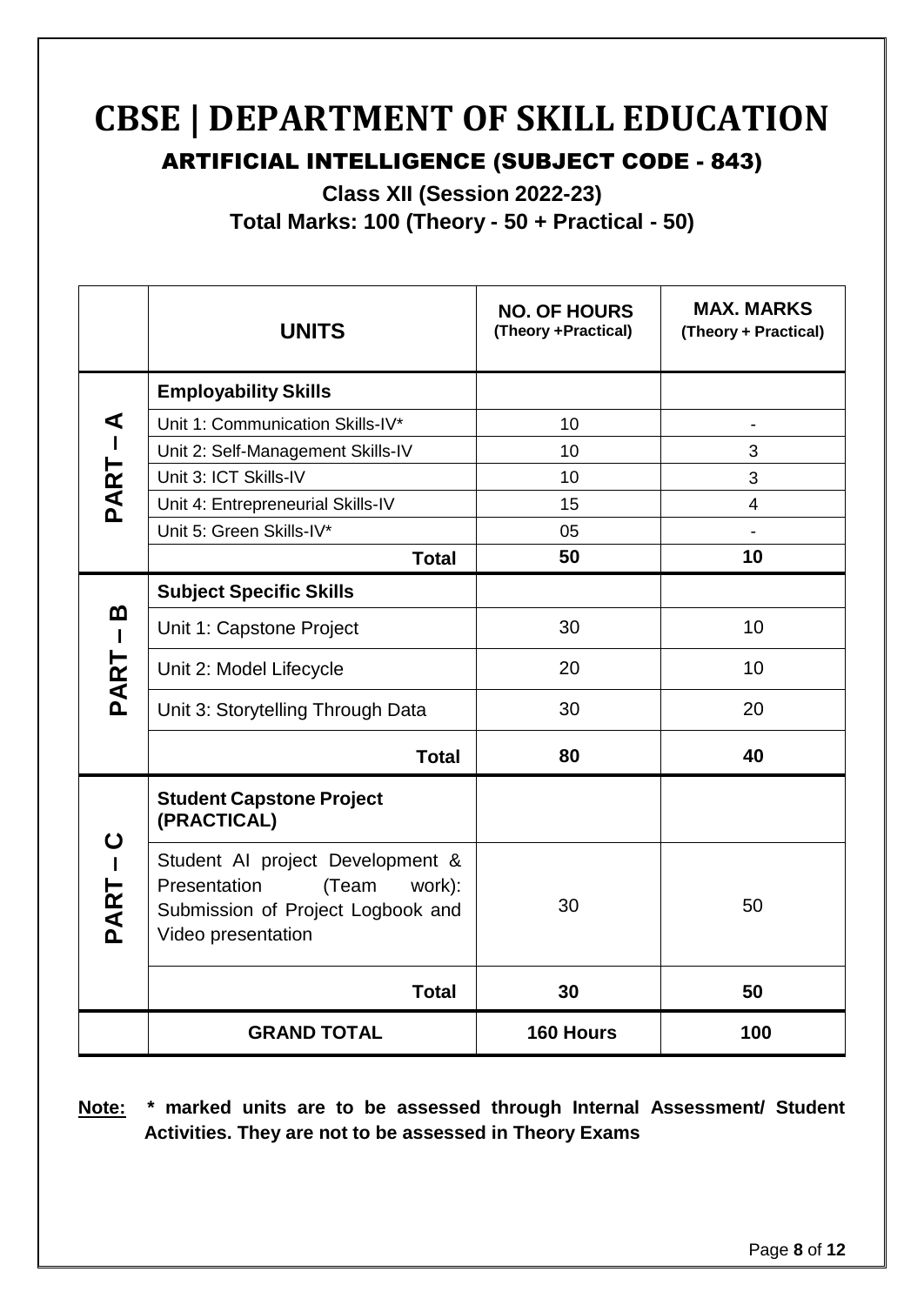#### **DETAILED CURRICULUM/ TOPICS FOR CLASS XII**

#### **PART-A: EMPLOYABILITY SKILLS**

| <b>S. No.</b> | <b>Units</b>                                               | <b>Duration in Hours</b> |
|---------------|------------------------------------------------------------|--------------------------|
| 1.            | Unit 1: Communication Skills-IV*                           | 10                       |
| 2.            | Unit 2: Self-management Skills-IV                          | 10                       |
| 3.            | Unit 3: Information and Communication Technology Skills-IV | 10                       |
| 4.            | Unit 4: Entrepreneurial Skills-IV                          | 15                       |
| 5.            | Unit 5: Green Skills-IV*                                   | 05                       |
|               | <b>TOTAL</b>                                               | 50                       |

**Note: \* marked units are to be assessed through Internal Assessment/ Student Activities. They are not to be assessed in Theory Exams** 

**The detailed curriculum/ topics to be covered under Part A: Employability Skills can be downloaded from CBSE website**

#### **Part-B – SUBJECT SPECIFIC SKILLS**

| Level 3: Al Innovate | • Unit 1: Capstone Project<br>• Unit 2: Model lifecycle (Knowledge) |
|----------------------|---------------------------------------------------------------------|
|                      |                                                                     |

| Level 3: Al Innovate | $\bullet$ Unit 3: Storytelling through data (Critical and<br><b>Creative thinking Skills)</b> |
|----------------------|-----------------------------------------------------------------------------------------------|
|                      |                                                                                               |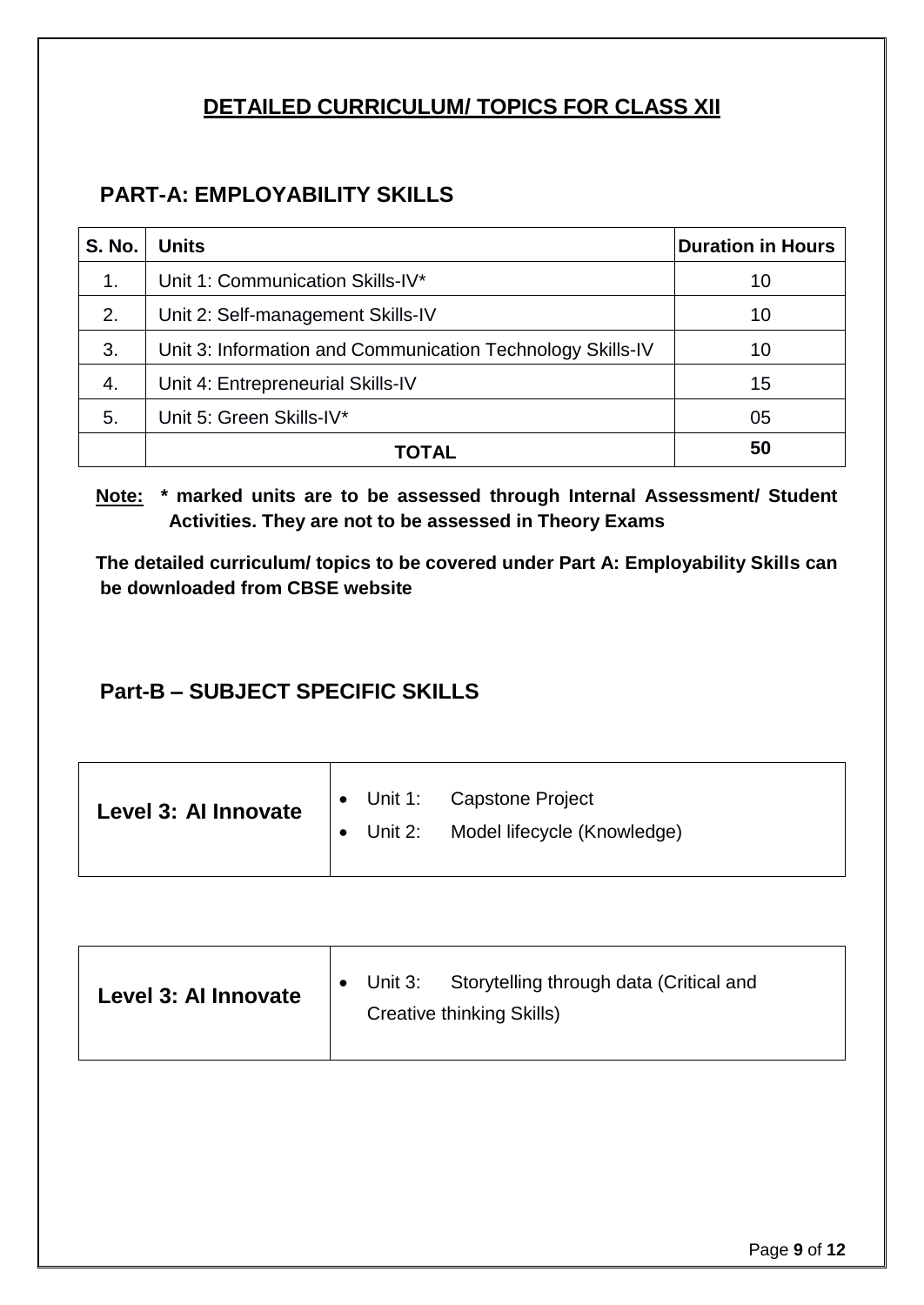### **DETAILED CURRICULUM/ TOPICS**

| Al Innovate - (Level 3) |                                                        |                       |  |
|-------------------------|--------------------------------------------------------|-----------------------|--|
| Unit 1:                 | Understanding the problem<br>$\bullet$                 | $\overline{10}$ hours |  |
| <b>Capstone</b>         | Decomposing the problem through DT framework           | to                    |  |
| <b>Project</b>          | Analytic Approach                                      | complete              |  |
|                         | <b>Data Requirements</b><br>$\bullet$                  | basic                 |  |
|                         | <b>Data Collection</b><br>$\bullet$                    | levels.               |  |
|                         | Modelling approach<br>٠                                |                       |  |
|                         | How to validate model quality                          |                       |  |
|                         | $\triangleright$ By test-train split                   |                       |  |
|                         | $\triangleright$ Introduce concept of cross validation |                       |  |
|                         | Metrics of model quality by simple Maths and           |                       |  |
|                         | examples from small datasets - scaled up to capstone   |                       |  |
|                         | project (Apply)                                        |                       |  |
|                         | > RMSE- Root Mean Squared Error                        |                       |  |
|                         | $\triangleright$ MSE - Mean Squared Error              |                       |  |
|                         | $\triangleright$ MAPE – Mean Absolute Percent Error    |                       |  |
|                         | Introduction to commonly used algorithms and           |                       |  |
|                         | thescience behind them                                 |                       |  |
|                         | Showcase through a compelling story                    |                       |  |
|                         |                                                        |                       |  |
| Unit 2:                 | Different aspects of Model<br>$\bullet$                | 10 hours              |  |
| <b>Model</b>            | $\triangleright$ Train, test, validate,                | to                    |  |
| lifecycle               | $\triangleright$ What are hyper parameters             | complete              |  |
| (Knowledge)             | $\triangleright$ Commonly used platforms to build and  | basic                 |  |
|                         | runmodels (Introduction)                               | levels.               |  |
|                         | $\triangleright$ Recommended tools                     |                       |  |
|                         | $\triangleright$ Links to different platforms          |                       |  |
|                         | o Watson                                               |                       |  |
|                         | Lifecycle of an AI model<br>$\triangleright$ Build     |                       |  |
|                         | $\triangleright$ Deploy                                |                       |  |
|                         | $\triangleright$ Retrain                               |                       |  |
|                         |                                                        |                       |  |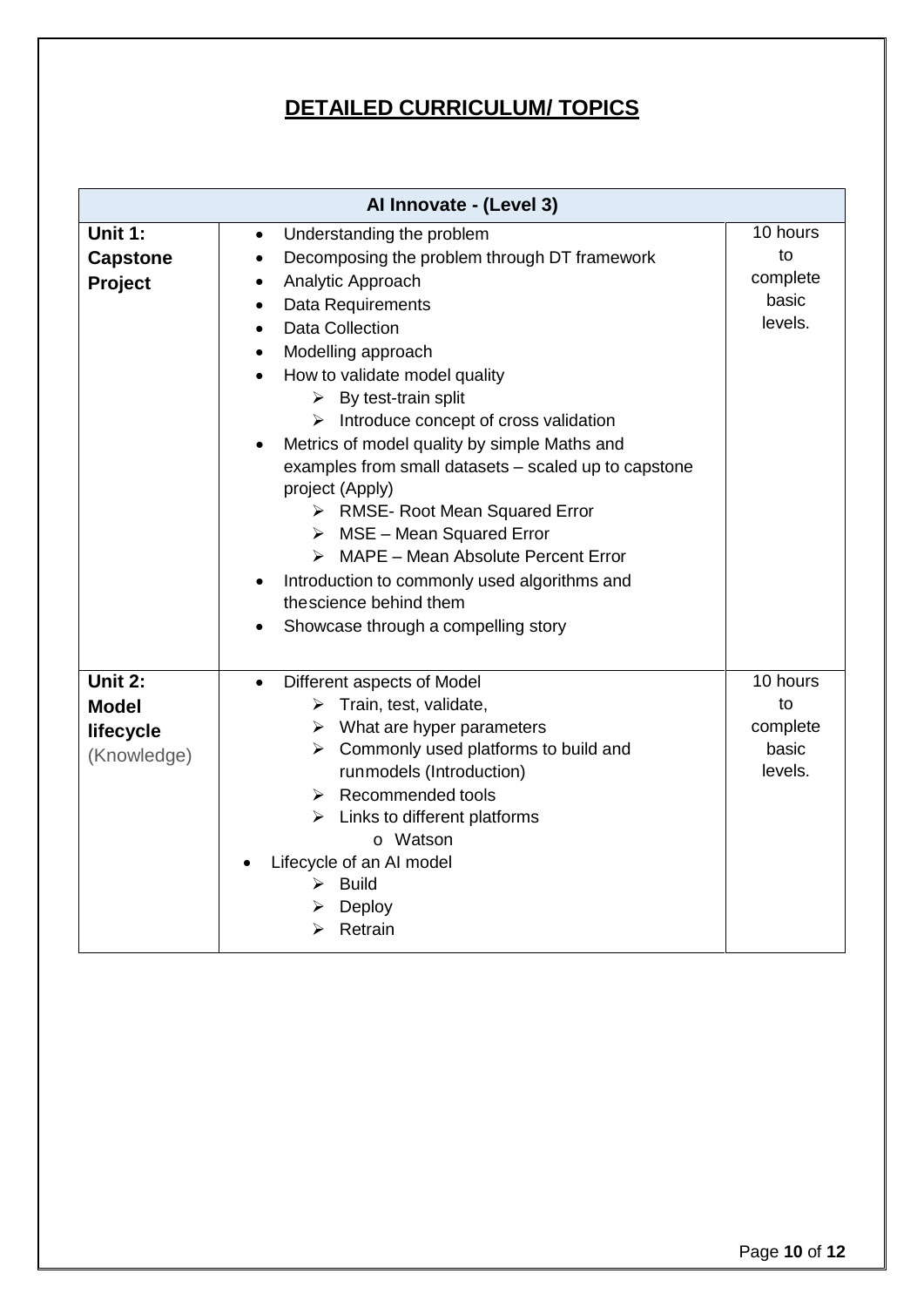| Al Innovate - (Level 3)                                                                    |                                                                                                                                                                                                                                                                                                                                                                                                                                                                                                                                                                                                                                                                                                                                                                                                                                                                                                                                                                                                                                                                                                                                                                                                                                                                                                                                                                                  |                                                |  |
|--------------------------------------------------------------------------------------------|----------------------------------------------------------------------------------------------------------------------------------------------------------------------------------------------------------------------------------------------------------------------------------------------------------------------------------------------------------------------------------------------------------------------------------------------------------------------------------------------------------------------------------------------------------------------------------------------------------------------------------------------------------------------------------------------------------------------------------------------------------------------------------------------------------------------------------------------------------------------------------------------------------------------------------------------------------------------------------------------------------------------------------------------------------------------------------------------------------------------------------------------------------------------------------------------------------------------------------------------------------------------------------------------------------------------------------------------------------------------------------|------------------------------------------------|--|
| Unit 3: Story-<br>telling through<br>data<br>(Critical and<br>Creative<br>thinking Skills) | • The Need for Storytelling<br>Information processing and recalling stories<br>$\circ$<br>Why is storytelling important?<br>$\circ$<br>$\circ$ Structure that story!<br>• How to create stories?<br>Begin with a pen-paper approach<br>$\circ$<br>Dig deeper to identify the sole purpose of your story<br>$\circ$<br>Use powerful headings<br>$\circ$<br>Design a Road-Map<br>$\circ$<br>$\circ$ Conclude with brevity<br>• Ethics of storytelling<br>• Types of Data and Suitable Charts<br>Text [Wordclouds]<br>$\circ$<br>Mixed [Facet Grids]<br>$\circ$<br>Numeric [Line Charts/ Bar Charts]<br>$\circ$<br><b>Stocks [Candlestick Charts]</b><br>$\circ$<br>o Geographic [Maps]<br>Stories During the Steps of Predictive Modeling<br>Data Exploration<br>$\circ$<br><b>Feature Visualizing</b><br>$\circ$<br><b>Model Creation</b><br>$\circ$<br><b>Model Comparisons</b><br>$\circ$<br>• Best Practices of Storytelling<br><b>Reference Material /Online Resources:</b><br>Analytics Vidhya<br>$\circ$<br>(https://www.analyticsvidhya.com/blog/2020/05/art-<br>storytelling-analytics-data-science/)<br>Udemy:<br>$\circ$<br>(https://www.udemy.com/course/tell-a-story-with-data/)<br>Coursera:<br>$\Omega$<br>(https://www.coursera.org/learn/intro-business-analytics)<br>Coursera:<br>$\circ$<br>(https://www.coursera.org/learn/communicate-with-<br><i>impact)</i> | 15 hours<br>to<br>complete<br>basic<br>levels. |  |
| <b>Student Project</b><br><b>Work</b><br>(Practical)                                       | Student capstone project development<br>Students to form teams and work on developing an<br>Albased project<br>Resources like the AI Project Guide and AI Project<br>LogBookto be used                                                                                                                                                                                                                                                                                                                                                                                                                                                                                                                                                                                                                                                                                                                                                                                                                                                                                                                                                                                                                                                                                                                                                                                           | 30 hours                                       |  |